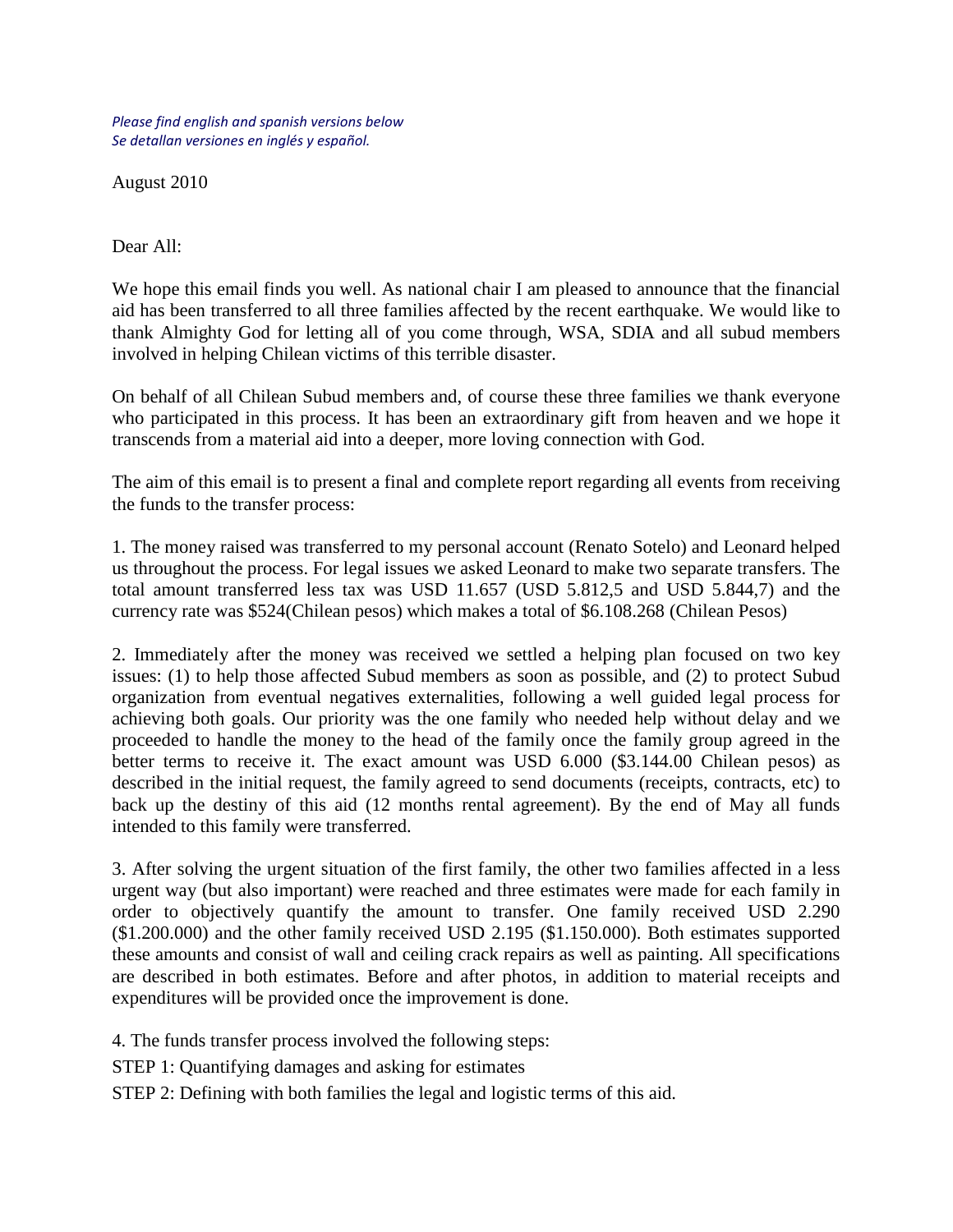STEP 3: Electronic transfers to each family representative's bank account STEP 4: Confirmation from both representatives of money reception.

5. As mentioned before both families agreed to present when needed all receipts and expenditures to certify the objective of the donation.

6. As we coordinated it in advance, the remaining fund was donated to likely the more known, serious and emblematic charity foundation dedicated to Chilean earthquake relief "Un techo para Chile" (A roof for Chile [www.untechoparachile.cl\)](http://www.untechoparachile.cl/). The total amount transferred was USD 1.087 (\$ 569.824). A gratitude letter was received from the foundation chair person.

Once again thank you so much for caring and helping Chilean earthquake victims. In case of any questions or suggestions feel free to contact us.

God bless you all.

Renato Sotelo Sebastian Martinez National Chair Committee Councilor

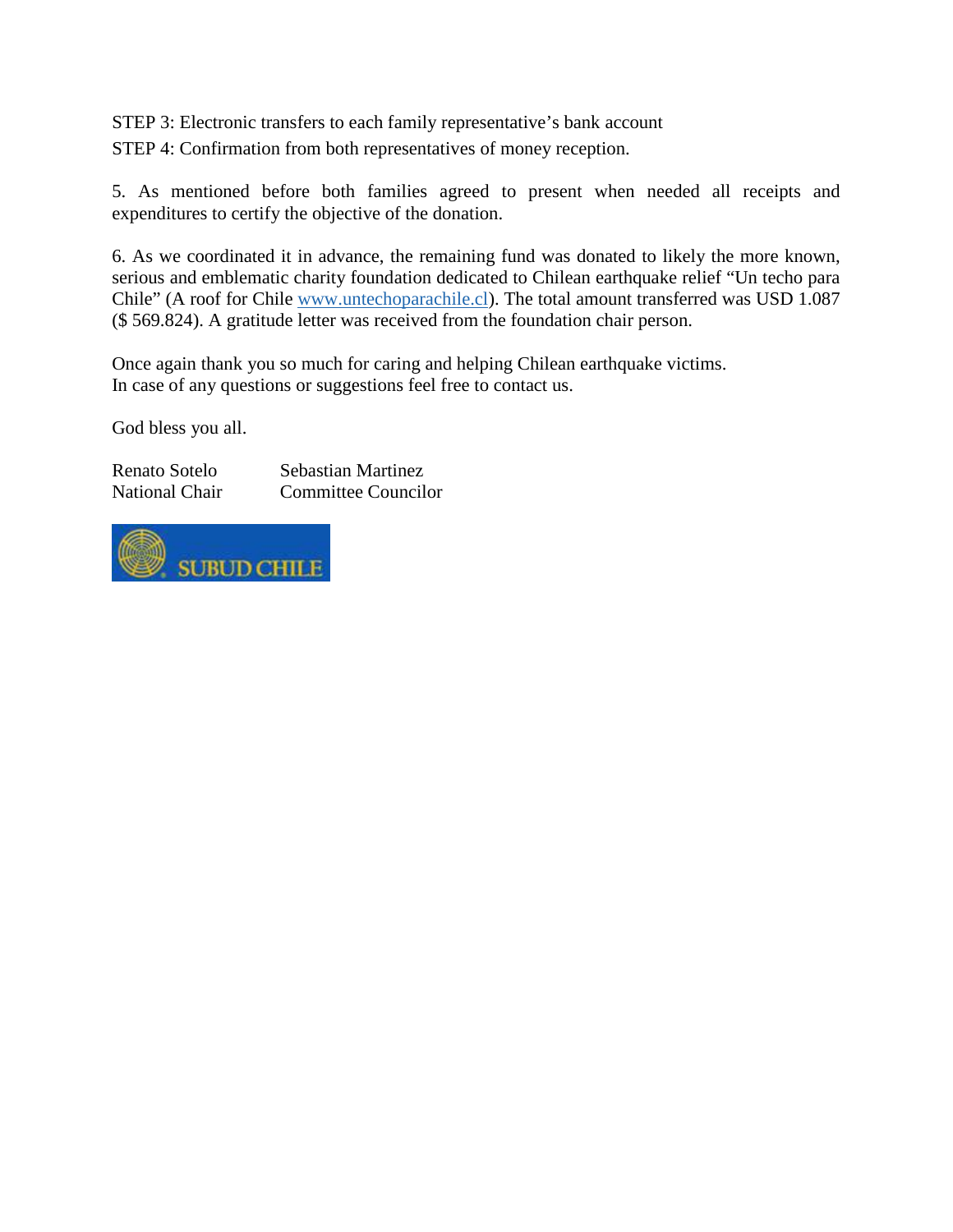Augusto 2010

Queridos(as) Hermanos(as):

Espero que se encuentren bien. Como Presidente del Comité Nacional de Chile me es muy grato Nos gustaría agradecer a Dios Todopoderoso por permitir contar con la ayuda de todos Uds. WSA y SDIA para ayudar a las victimas chilenas de este terrible desastre.

En nombre de todos los miembros Subud Chile y, por supuesto, en nombre de estas tres familias, agradecemos a cada una de las personas involucradas en el proceso. Ha sido un extraordinario regalo del cielo y esperamos trascienda de ser una ayuda material hacia una más profunda cercanía con Dios.

El propósito del presente email es informar un reporte final y completo concerniente a todos los eventos ocurridos desde la entrega de la ayuda hasta el proceso de transferencia de fondos.

1. El dinero reunido se transfirió a mi cuenta personal (Renato Sotelo) y Leonard nos ayudó en todo el proceso. Debido a asuntos legales le pedimos a Leonard hacer dos transferencias por separado. La cantidad total transferida menos impuesto fue USD 11.657 (USD 5.812,5 y USD 5.844,7) y la tasa de cambio fue \$524(pesos chilenos) lo que hace un total de \$6.108.268 (pesos chilenos).

2. Inmediatamente después de transferir el dinero definimos un plan de ayuda enfocado en dos factores clave: (1) ayudar a las familias afectadas lo antes posible, y (2) proteger a la organización Subud de eventuales externalidades negativas, siguiendo un buen proceso guiado legalmente para alcanzar ambos objetivos. Nuestra prioridad era la familia que necesitaba ayuda urgente y procedimos a hacer entrega de los fondos al representante de la familia una vez que el grupo familiar aceptó en los mejores términos recibirla. El monto exacto fue USD 6.000 (3.144.00 pesos chilenos) como se detalló en la petición inicial, la familia aceptó entregar documentos (boletas y recibos) para respaldar el destino de la ayuda (arriendo de 12 meses). A fines de Mayo todos los fondos destinados a esta familia fueron entregados.

3. Después de resolver la situación de urgencia de la primera familia, las otras dos familias afectadas en menor urgencia (pero no menos importante) se contactaron y se efectuaron tres presupuestos para cada familia con objeto de cuantificar objetivamente la cantidad a transferir. Una familia recibió USD 2.290 (\$1.200.000) y la otra, USD 2.195 (\$1.150.000).Ambos presupuestos respaldaron estos montos que consistió en reparación de grietas en muros y techos, como también de pintura. Todas las especificaciones se describen en ambos presupuestos. Fotos antes y después, en adición a recibos y boletas de gastos serán entregadas una vez que la reparación esté terminada.

4.El proceso de trasferencia de fondos involucro los siguientes pasos:

PASO 1: Cuantificar los daños y solicitar presupuestos

PASO 2: Definir con ambas familias los términos logísticos y legales de la ayuda

PASO 3: Transferencias electrónicas a cada familia en su cuenta bancaria